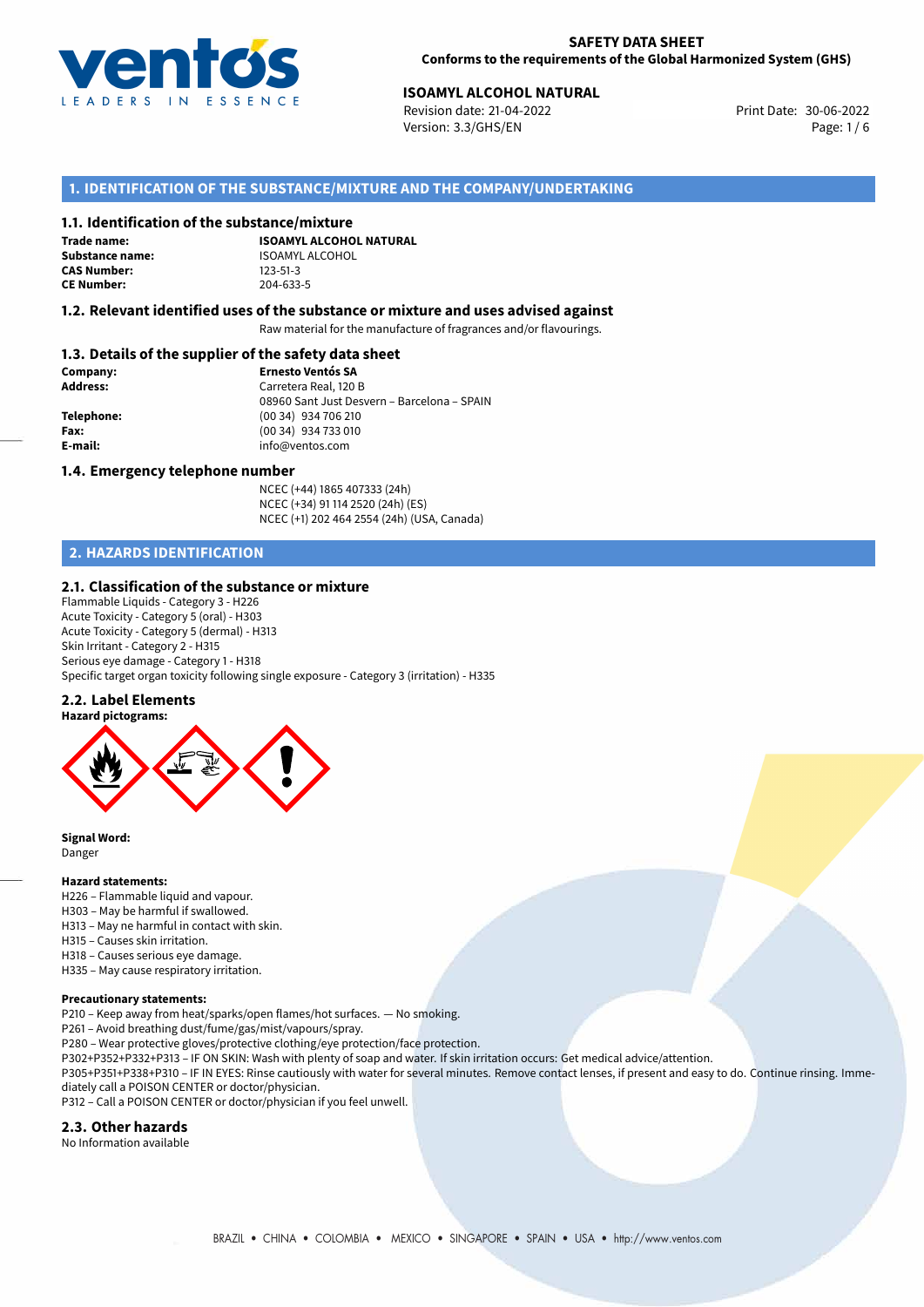

# 30-06-2022 **ISOAMYL ALCOHOL NATURAL**

Revision date: 21-04-2022 Version: 3.3/GHS/EN Page: 2 / 6

# **3. COMPOSITION/INFORMATION ON INGREDIENTS**

#### **3.1. Substances**

| Chemical name: | ISOAMYL ALCOHOL |
|----------------|-----------------|
| CAS number:    | $123 - 51 - 3$  |
| EC number:     | 204-633-5       |

#### **Hazardous constituents:**

| <b>Chemical Name</b> | % (w/w)        | <b>CAS No</b><br><b>EC No</b> | <b>Classification according to GHS</b>                                                                                                                                                                                                                                                                        |
|----------------------|----------------|-------------------------------|---------------------------------------------------------------------------------------------------------------------------------------------------------------------------------------------------------------------------------------------------------------------------------------------------------------|
| 3-METHYLBUTANOL      | $>$ 50         | $123 - 51 - 3$<br>204-633-5   | Flammable Liquids - Category 3 - H226<br>Acute Toxicity - Category 5 (oral) - H303<br>Acute Toxicity - Category 5 (dermal) - H313<br>Skin Irritant - Category 2 - H315<br>Serious eye damage - Category 1 - H318<br>Specific target organ toxicity following single exposure - Category 3 (irritation) - H335 |
| 2-METHYLBUTANOL      | $>10$ ; $<$ 25 | 137-32-6<br>205-289-9         | Flammable Liquids - Category 3 - H226<br>Acute Toxicity - Category 5 (oral) - H303<br>Acute Toxicity - Category 5 (dermal) - H313<br>Skin Irritant - Category 2 - H315<br>Serious eye damage - Category 1 - H318<br>Specific target organ toxicity following single exposure - Category 3 (irritation) - H335 |

[See the full text of the hazard statements in section 16.](#page-4-0)

#### **3.2. Mixtures**

Not applicable.

### **4. FIRST-AID MEASURES**

#### **4.1. Description of necessary first aid measures**

| Ingestion:    | Rinse mouth with water.                                                                                               |  |  |
|---------------|-----------------------------------------------------------------------------------------------------------------------|--|--|
|               | Obtain medical advice.                                                                                                |  |  |
|               | Keep at rest. Do not induce vomiting.                                                                                 |  |  |
| Eye contact:  | In case of contact with eyes, rinse immediately with plenty of water for at least 15 minutes and seek medical advice. |  |  |
| Inhalation:   | Remove person to fresh air and keep at rest.                                                                          |  |  |
|               | Seek immediate medical advice.                                                                                        |  |  |
| Skin contact: | Take off immediately all contaminated clothing.                                                                       |  |  |
|               | Thoroughly wash affected skin with soap and water.                                                                    |  |  |
|               | Seek medical attention if symptoms persist.                                                                           |  |  |

# **4.2. Most important symptoms and effects, both acute and delayed**

No information available.

#### **4.3. Indication of any immediate medical attention and special treatment needed**

No information available.

# **5. FIRE-FIGHTING MEASURES**

#### **5.1. Extinguishing Media**

Water spray, carbon dioxide, dry chemical powder or appropriate foam. For safety reasons do not use full water jet.

#### **5.2. Special hazards arising from the substance or mixture**

Known or Anticipated Hazardous Products of Combustion: Emits toxic fumes under fire conditions.

## **5.3. Advice for firefighters**

High temperatures can lead to high pressures inside closed containers. Avoid inhalation of vapors that are created. Use appropriate respiratory protection. Do not allow spillage of fire to be poured into drains or watercourses. Wear self-contained breathing apparatus and protective clothing.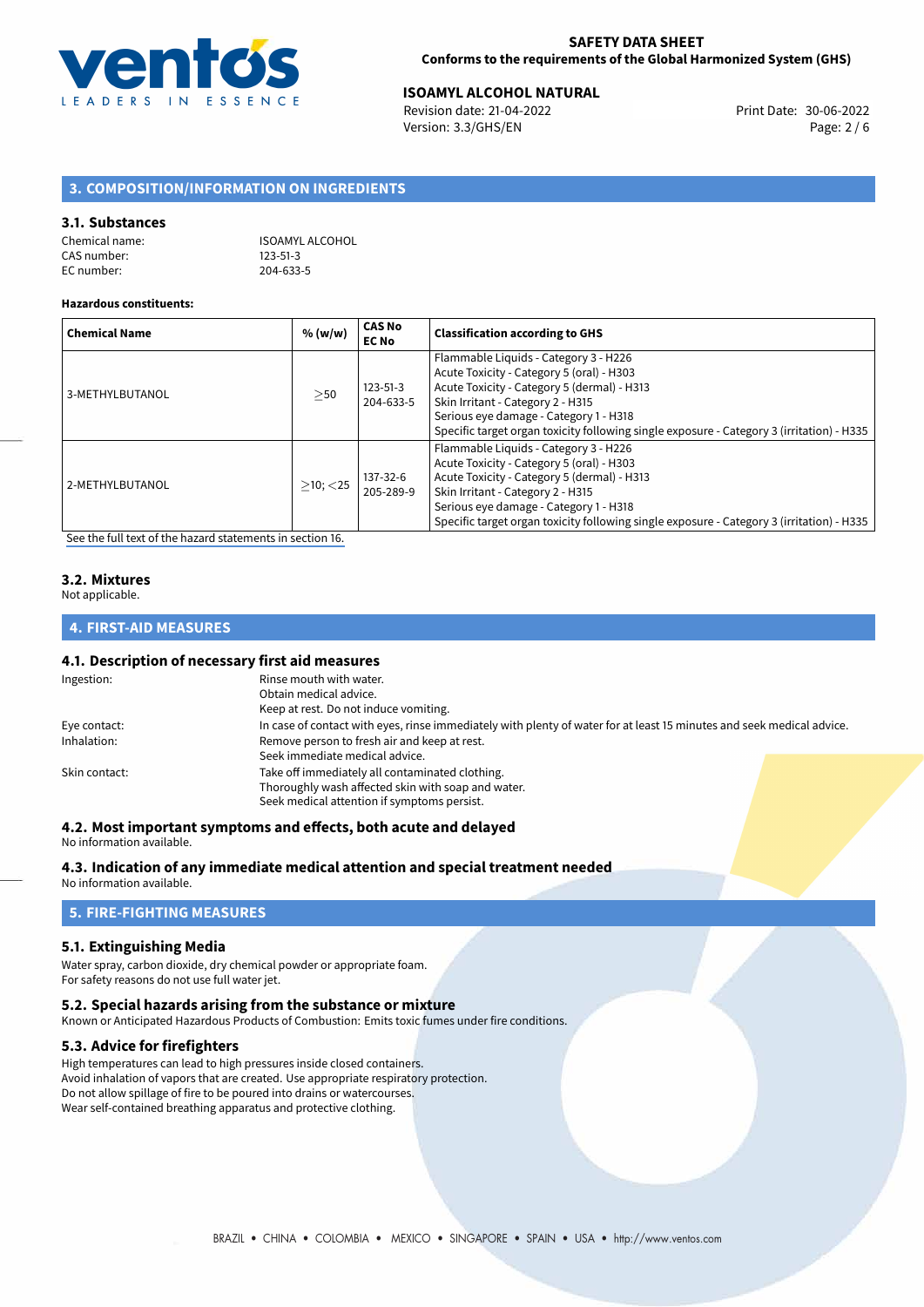

#### **SAFETY DATA SHEET Conforms to the requirements of the Global Harmonized System (GHS)**

# **ISOAMYL ALCOHOL NATURAL**<br> **1998 Revision date: 21-04-2022 ISOANT Revision date: 30-06-2022**

Revision date: 21-04-2022 Version: 3.3/GHS/EN Page: 3 / 6

# **6. ACCIDENTAL RELEASE MEASURES**

### **6.1. Personal precautions, protective equipment and emergency procedures**

Evacuate surronding areas. Ensure adequate ventilation. Keep unnecessary and unprotected personnel from entering. Do not breathe vapor/spray. Avoid contact with skin and eyes. Information regarding personal protective measures: see section 8.

#### **6.2. Environmental precautions**

To avoid possible contamination of the environment, do not discharge into any drains, surface waters or groundwaters.

## **6.3. Methods and materials for containment and cleaning up**

Cover with an inert, inorganic, non-combustible absorbent material (e.g. dry-lime, sand, soda ash). Place in covered containers using non-sparking tools and transport outdoors. Avoid open flames or sources of ignition (e.g. pilot lights on gas hot water heater). Ventilate area and wash spill site after material pickup is complete.

#### **6.4. Reference to other sections**

Information regarding exposure controls, personal protection and disposal considerations can be found in sections 8 and 13.

# **7. HANDLING AND STORAGE**

#### **7.1. Precautions for safe handling**

Do not store or handle this material near food or drinking water. Do not smoke. Avoid contact with the eyes, skin and clothing. Wear protective clothing and use glasses. Observe the rules of safety and hygiene at work. Keep in the original container or an alternative made from a compatible material.

# **7.2. Conditions for safe storage, including any incompatibilities**

Store in tightly closed and preferably full containers in a cool, dry and ventilated area, protected from light. Keep away from sources of ignition (e.g. hot surfaces, sparks, flame and static discharges). Keep away from incompatible materials (see section 10).

#### **7.3. Specific end use(s)**

No information available.

# **8. EXPOSURE CONTROLS AND PERSONAL PROTECTION**

#### **8.1. Control parameters**

Components with occupational exposure limits:

| <b>Chemical Name</b> | <b>CAS No</b>  | Norm.                         | 8 hr.                          |     |                   | 15 min.                        |                  |                   |
|----------------------|----------------|-------------------------------|--------------------------------|-----|-------------------|--------------------------------|------------------|-------------------|
|                      |                |                               |                                | ppm | mg/m <sup>3</sup> |                                | ppm              | mg/m <sup>3</sup> |
|                      | $123 - 51 - 3$ | DE<br>(Deutschland)           | Arbeitsplatzgrenzwerd          |     | 73                | Arbeitsplatzgrenzwert          |                  |                   |
|                      |                | ES (España)                   | VLA-ED                         | 100 | 366               | VLA-EC                         | 125              | 458               |
|                      |                | Europe                        | 8h                             | 5   | 18                | 15 <sub>min</sub>              | 10 <sup>10</sup> | 37                |
| 3-METHYLBUTANOL      |                | FR (France)                   | <b>VME</b>                     | 5   | 18                | <b>VLCT</b>                    | 10 <sup>10</sup> | 37                |
|                      |                | IT (Italia)                   | Valori Limite                  | 5   | 18                | Valori Limite                  | 10 <sup>10</sup> | 37                |
|                      |                | <b>UK (United</b><br>Kingdom) | Workplace<br>exposure<br>limit | 100 | 366               | Workplace<br>exposure<br>limit | 125              | 458               |
|                      |                | <b>OSHA</b>                   | <b>PEL-TWA</b>                 | 100 | 360               | <b>PEL-STEL</b>                |                  |                   |
|                      |                | Cal OSHA                      | PEL-TWA                        | 100 | 360               | PEL-STEL                       | 125              | 450               |
| 2-METHYLBUTANOL      | 137-32-6       | DE<br>(Deutschland)           | Arbeitsplatzgrenzwerd          |     | 73                | Arbeitsplatzgrenzwert          |                  |                   |

#### **8.2. Exposure controls**

Measures should be taken to prevent materials from being splashed into the body. Provide adequate ventilation, according to the conditions of use. Use a mechanical exhaust if required.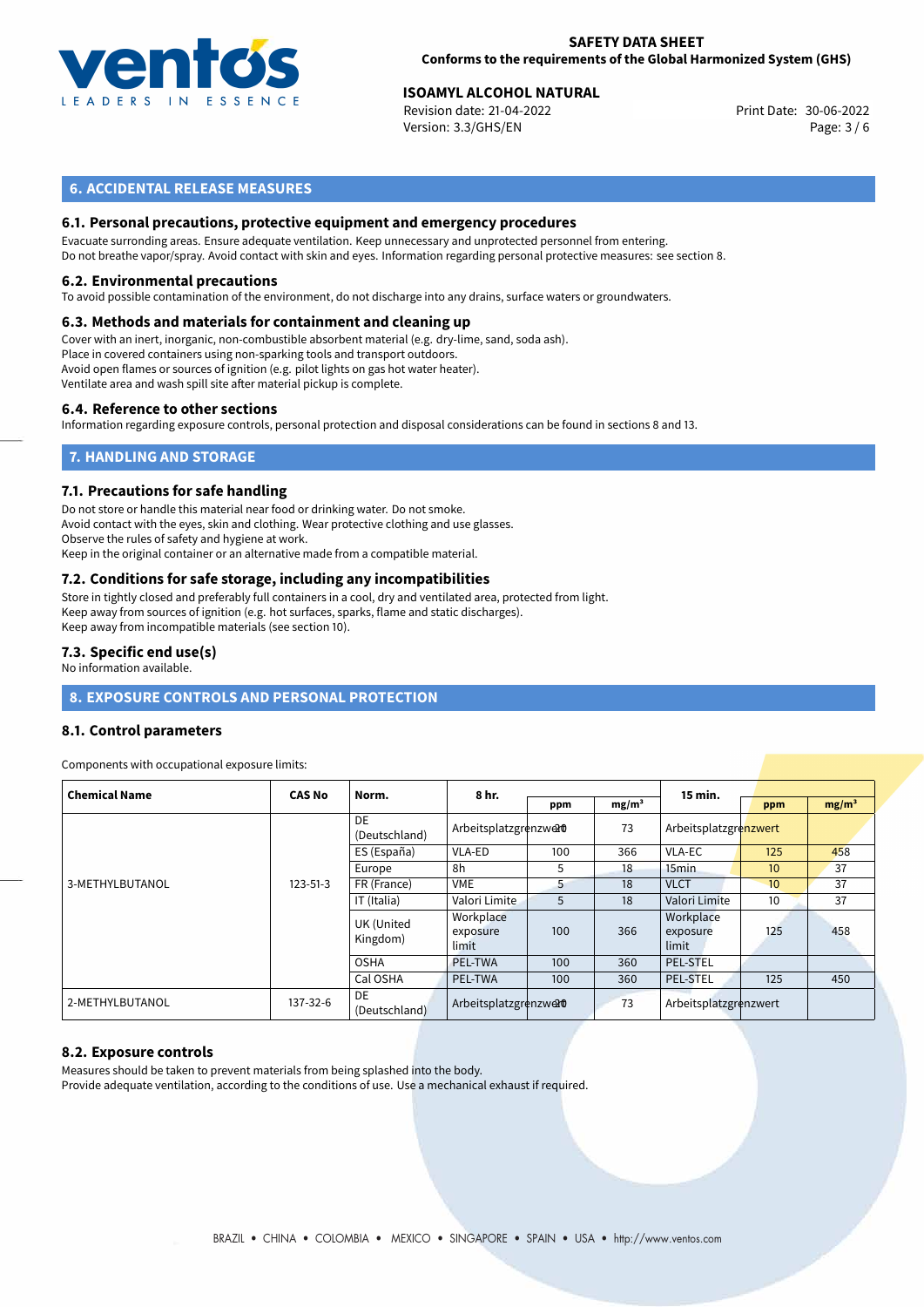

 $20^{\circ}$ C: 5,2mm2/s

# **ISOAMYL ALCOHOL NATURAL**<br> **1998** Revision date: 21-04-2022 **ISO**<br> **1998** Print Date: 30-06-2022

Revision date: 21-04-2022 Version: 3.3/GHS/EN Page: 4 / 6

### **8.3. Individual protection measures, such as personal protective equipment**

Eye/Face protection: Chemical safety goggles are recommended. Wash contaminated goggles before reuse. Chemical-resistant gloves are recommended. Wash contaminated gloves before reuse. Body protection: Personal protective equipment for the body should be selected based on the task being performed and the risks involved. Respiratory Protection: In case of insufficient ventilation, use suitable respiratory equipment. Environmental exposure controls: Emissions from ventilation or process equipment should be checked to ensure they comply with environmental protection legislation. In some cases, filters or engineering modifications to the process equipment will be necessary to reduce emissions to acceptable levels.

# **9. PHYSICAL AND CHEMICAL PROPERTIES**

#### **9.1. Information on basic physical and chemical properties**

| Appearance:                            | Liguid                                 |
|----------------------------------------|----------------------------------------|
| Colour:                                | Conforms to standard                   |
| Odour:                                 | Conforms to standard                   |
| Odour theshold:                        | Not determined                         |
| pH:                                    | Not determined                         |
| Melting point/freezing point:          | $-147$                                 |
| Boling point/boiling range $(°C)$ :    | $131 - 133$                            |
| Flash point:                           | 42 $^{\circ}$ C                        |
| Evaporation rate:                      | 20 (BUTYL ACETATE = 100)               |
| Flammability:                          | Not determined                         |
| Lower flammability/Explosive limit:    | Not determined                         |
| Upper flammability/Explosive limit:    | Not determined                         |
| Vapour pressure:                       | 3 hPa (20°C)                           |
| Vapour Density:                        | $3 (AIR = 1)$                          |
| Density:                               | $0,808-0,815$ g/mL (20 <sup>o</sup> C) |
| Relative density:                      | $0,808 - 0,815(20^{\circ}C)$           |
| Water solubility:                      | SOLUBLE IN WATER 1,7% pw (20°C)        |
| Solubility in other solvents:          | SOLUBLE IN ETHANOL                     |
| Partition coefficient n-octanol/water: | LOG POW 1,35 (OECD 107)                |
| Auto-ignition temperature:             | 335°C (DIN 51794)                      |
| Decomposition temperature:             | Not determined                         |
| Viscosity, dynamic:                    | DYNAMIC 20°C: 4,3 mPas; KINEMATIC      |
| Viscosity, kinematic:                  | Not determined                         |
| Explosive properties:                  | Not determined                         |
| Oxidising properties:                  | <b>NONE EXPECTED</b>                   |
|                                        |                                        |

## **10. STABILITY AND REACTIVITY**

#### **10.1. Reactivity**

No hazardous reactions if stored and handled as prescribed/indicated.

#### **10.2. Chemical stability**

The product is stable if stored and handled as prescribed/indicated.

#### **10.3. Possibility of hazardous reactions**

No hazardous reactions if stored and handled as prescribed/indicated.

#### **10.4. Conditions to Avoid**

Conditions to Avoid: Excessive heat, flame or other ignition sources.

#### **10.5. Incompatible materials**

Avoid contact with strong acids and bases and oxidizing agents.

#### **10.6. Hazardous decomposition products**

During combustion may form carbon monoxide and unidentified organic compounds.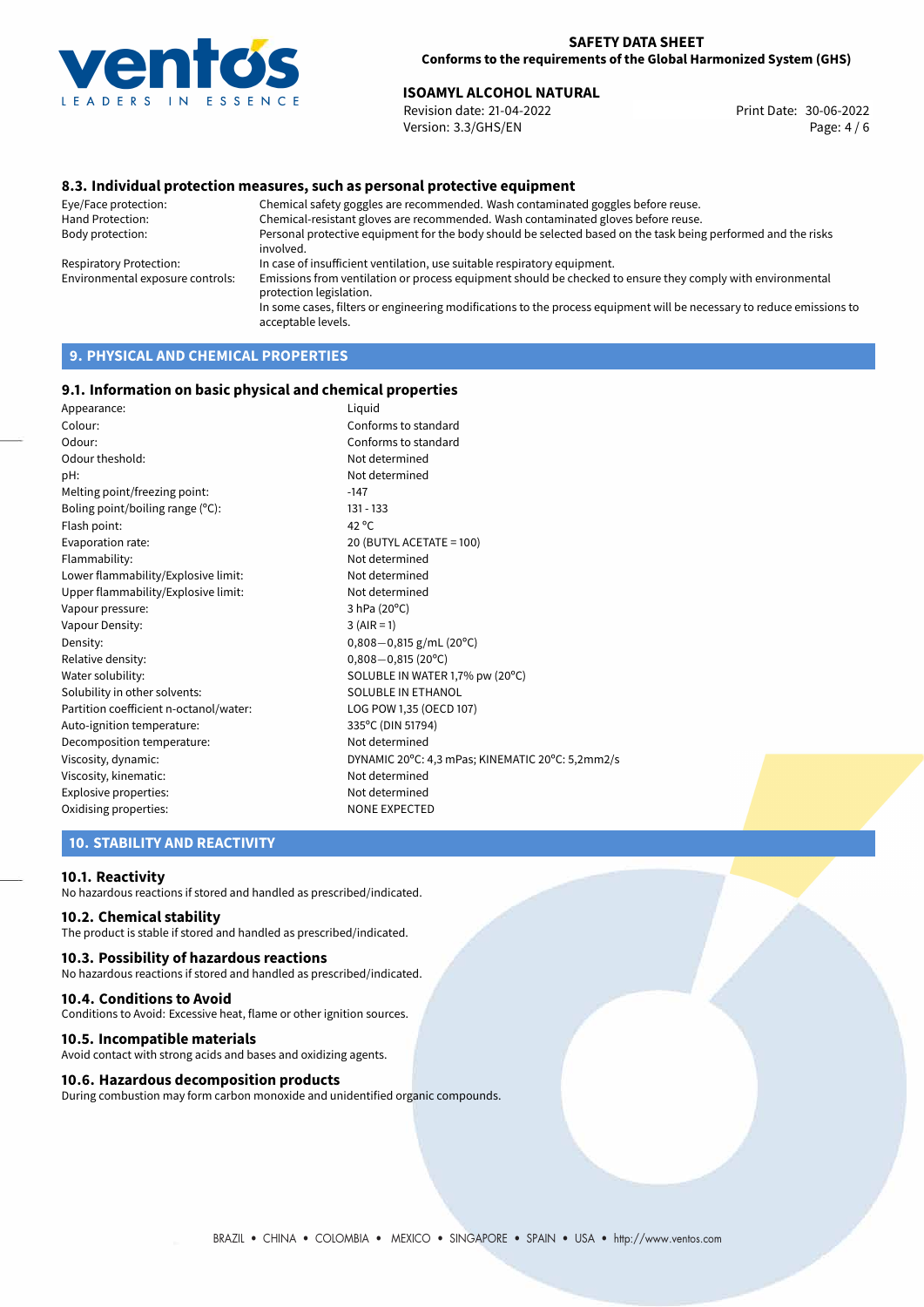

# **ISOAMYL ALCOHOL NATURAL**<br>30-06-2022 **ISO** Print Date: 30-06-2022

Revision date: 21-04-2022 Version: 3.3/GHS/EN Page: 5 / 6

# **11. TOXICOLOGICAL INFORMATION**

| Acute toxicity                           | May be harmful if swallowed. May ne harmful in contact with skin.         |
|------------------------------------------|---------------------------------------------------------------------------|
| Skin corrosion/irritation                | Causes skin irritation.                                                   |
| Serious eye damage/irritation            | Causes serious eye damage.                                                |
| <b>Respiratory or skin sensitisation</b> | Based on the data available, the criteria for classification are not met. |
| Germ cell mutagenicity                   | Based on the data available, the criteria for classification are not met. |
| Carcinogenicity                          | Based on the data available, the criteria for classification are not met. |
| Reproductive toxicity                    | Based on the data available, the criteria for classification are not met. |
| STOT-single exposure                     | May cause respiratory irritation.                                         |
| <b>STOT-repeated exposure</b>            | Based on the data available, the criteria for classification are not met. |
| <b>Aspiration hazard</b>                 | Based on the data available, the criteria for classification are not met. |

# **12. ECOLOGICAL INFORMATION**

#### **12.1. Toxicity**

**Assessment:**

Based on the data available, the criteria for classification are not met. **Experimental/calculated data:** No information available.

### **12.2. Degradability**

No information available.

#### **12.3. Bioaccumulative potential**

No information available.

#### **12.4. Soil mobility**

No information available.

# **12.5. Other adverse effects**

See also sections 6, 7, 13 and 15 Do not allow to get into waste water or waterways.

#### **13. DISPOSAL CONSIDERATIONS**

#### **13.1. Waste treatment methods**

Dispose of in accordance with national and local environmental regulations.

#### **14. TRANSPORT INFORMATION**

|                                  | ADR/RID/ADN | <b>IMDG</b>                 | <b>IATA-ICAO</b> |  |
|----------------------------------|-------------|-----------------------------|------------------|--|
| 14.1. UN Number                  | UN1105      | <b>UN1105</b>               | <b>UN1105</b>    |  |
| 14.2. UN Proper Shipping Name    | PENTANOLS   | PENTANOLS (3-METHYLBUTANOL) | PENTANOLS        |  |
| 14.3. Transport Hazard Class(es) |             |                             |                  |  |
| 14.4. Packing Group              | Ш           | $\mathbf{III}$              | $\mathbf{III}$   |  |
| 14.5. Environmental hazards      | No          | <b>No</b>                   | <b>No</b>        |  |
| Additional information           |             |                             |                  |  |

#### **14.6 Special precautions for user**

None known

#### **14.7. Transport in bulk according to Annex II of MARPOL 73/78 and the IBC Code**

No information available

### **15. REGULATORY INFORMATION**

# **15.1. Safety, health and environmental regulations/legislation specific for the substance or mixture**

No information available

#### <span id="page-4-0"></span>**16. OTHER INFORMATION**

**Full text of the R-phrases, hazard statements and precautionary statements mentioned in section 3:**

H226 – Flammable liquid and vapour.